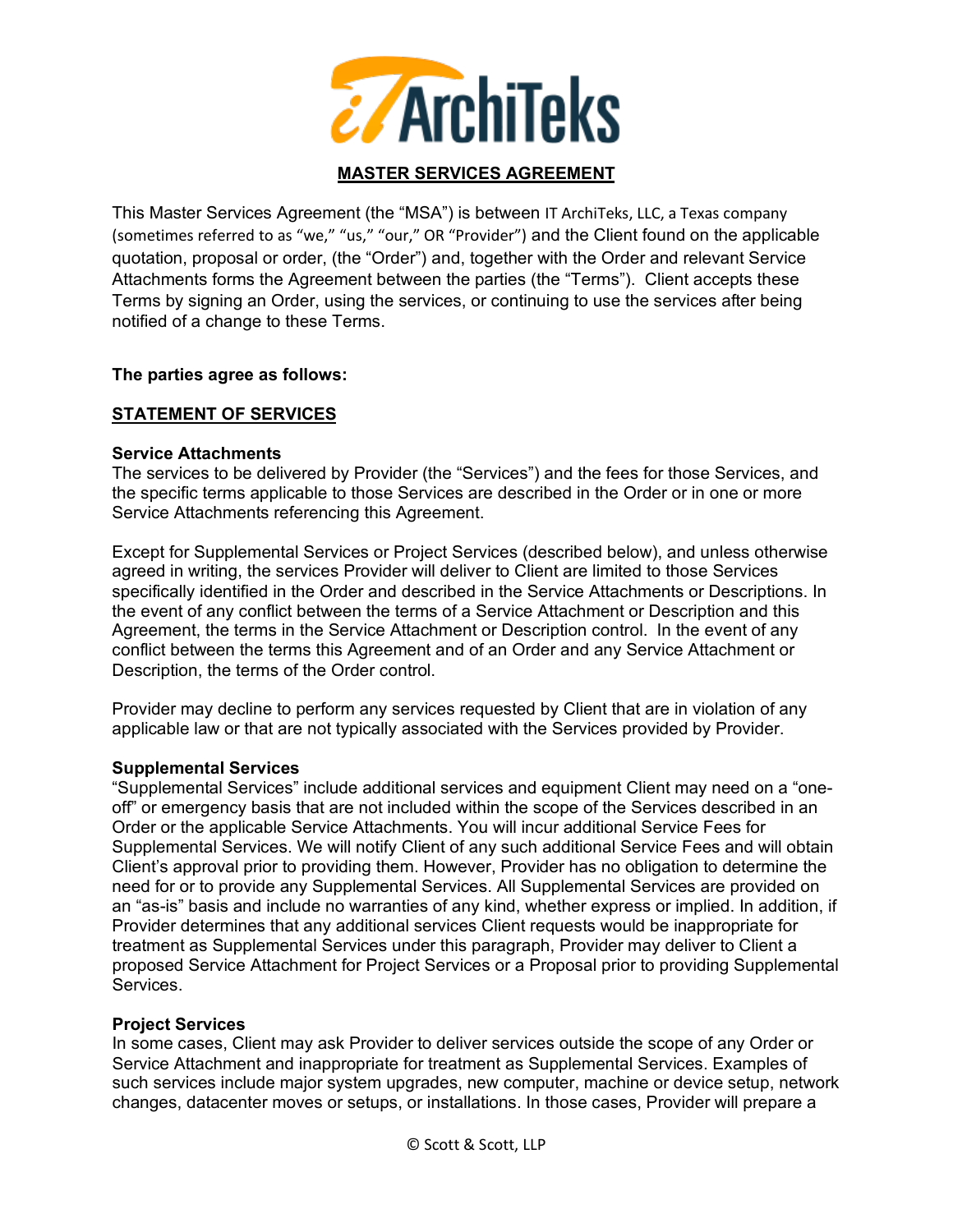separate Service Attachment for Project Services describing the proposed scope of those services and Provider's fee to deliver them. Installation dates are estimates only. Client shall be responsible for preparation and maintenance of the site for such Project Services or installations, including, but not limited to, providing necessary electrical power and communication lines and proper air conditioning and humidity control.

#### **FEES FOR SERVICES | PAYMENT TERMS**

#### **Service Fees**

Fees for Services are set forth in Order or Statement of Work. Unless otherwise indicated in writing, all Services will be performed on a time-and-materials basis at Provider's then-current rates.

#### **Adjustments to Service Fees**

Except as may be specified in an Order, Provider may adjust the Service Fees charged under this Agreement as follows:

• End-User or Network Growth. During the term of an Order, if the number of users or devices in Client's environment or the Service or Equipment types or quantities to be covered within the scope of the Order exceeds the numbers, types or quantities previously ordered, Provider may apply a pro rata adjustment to the total Service Fees based on Provider's then-prevailing hourly rates. You shall pay all Service Fees owed as they become due following any such adjustment.

Similarly, during the term of an Order, if the number of users or devices in Client's environment or the Service or Equipment types or quantities to be covered within the scope of the Order is less than the numbers, types or quantities previously ordered, upon request, Provider will apply a pro rata adjustment to the total Service Fees based on Provider's then-prevailing hourly rates. You shall pay all Service Fees owed as they become due following any such adjustment. However, under no circumstances may any such adjustments result in a number of users or devices in Client's environment or in any Service or Equipment types or quantities to be covered within the scope of the Order that is less than the numbers, types or quantities ordered at the time Client signed that Order.

"User" means Client's employees, consultants, contractors or agents who are authorized to use the Service and have been supplied user identifications and passwords by Client (or by Provider upon Client's request). Users do not include any customers of Client or other third parties.

"Device" means any equipment included in the Services, whether owned by Client or provided by Provider for Client's use, including, but not limited to computers, printers, servers, routers, and mobile or handheld microcomputers as well as the software necessary to operate such equipment.

• Surcharges. At any time after the parties sign an Order, Provider may adjust its rates and charges or impose additional rates and charges to recover amounts required or permitted by governmental or quasi-governmental authorities to collect from others or pay to others in support of statutory or regulatory funds or programs. You shall pay all Service Fees owed as they become due following any such adjustment.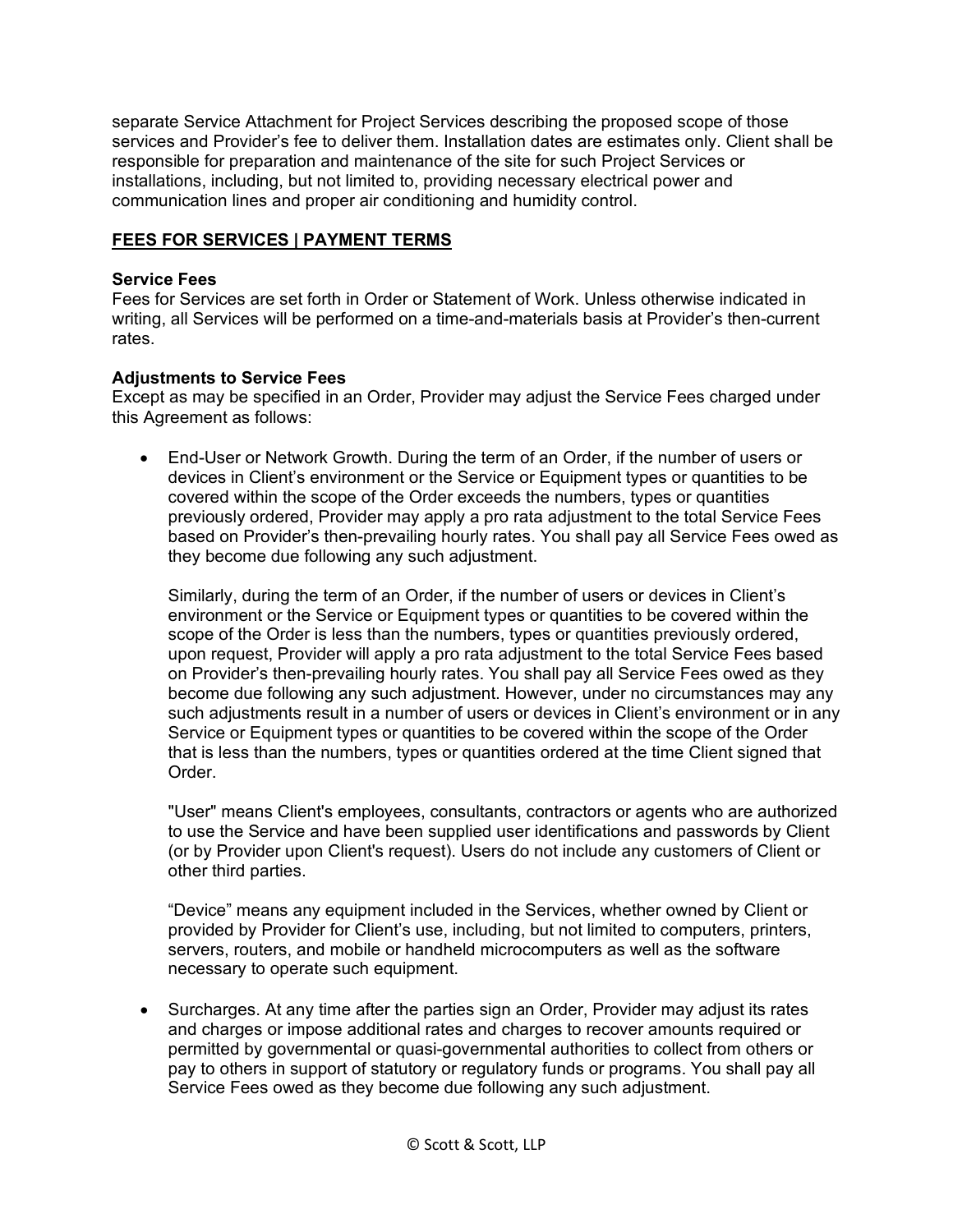- Service Fee Rate Increases. At any time after the parties sign an Order, Provider may elect to raise the fees that it charges under that Order. If the increase is greater than 10% annually, Provider shall give Client no less than thirty (30) days' notice of any such increase in fees to be charged. Following Client's receipt of such notice, Client may terminate this Order without incurring any additional charges or penalties, if any, that Client ordinarily would incur for such termination.
- Third-Party Services. Client understands and agrees that Provider uses third-party solutions and service providers to perform some or all of the managed services offered to Client ("Third-Party Service Providers"). **PROVIDER IS NOT RESPONSIBLE FOR THE ACTS OR OMISSIONS OF THIRD-PARTY SERVICE PROVIDERS. CLIENT'S RIGHTS REGARDING CLAIMS AGAINST THIRD-PARTY SERVICE PROVIDERS SHALL BE GOVERNED BY SUCH SERVICE PROVIDER'S END USER LICENSE AGREEMENT OR TERM AND CONDITIONS.** Provider's current Third-Party Service providers and the governing terms and conditions related to those services are listed on the Schedule of Third-Party Services which may be updated by Provider without further notice to Client and is incorporated by reference as if fully set forth in this Agreement.
- Off-Boarding. Client's cancellation, termination, or transition of the Services to Client's control or to another service provider ("Off-Boarding") may trigger a billable project. Any Off-Boarding projects will be subject to a separate Order or Project Service Attachment or Statement of Work, which will be billed at Provider's then current rates.
- Client Delay. If Provider is unable to commence delivery of the Services on the Service Start Date (defined below) because of any failure on Client's part including but not limited the failure to provide access to Client's resources in a timely manner), Client nonetheless will begin to incur Service Fees, which Client shall pay in accordance with this Service Attachment and the Master Services Agreement, beginning on the Service Start Date.

# **Pass-Through Expenses**

Client shall pay Provider's reasonable out-of-pocket expenses, including incremental thirdparty service fees, travel expenses, lodging, meals, or other similar expenses, which may be incurred by Provider in performing Services. Any such "Pass-Through Expenses" will be billed at cost and invoiced monthly.

# **Payment Terms**

Client shall pay via ACH or credit card the full amount reflected on any invoice as owed to Provider on the first (1st) day of each month. If client elects to pay with a credit card, Provider may charge a processing fee. Without waiving any of its other remedies, Provider reserves the right to suspend services if payment is not received within thirty (30) days following Client's receipt of that invoice. Client shall pay a late charge of one- and one-half percent (1.5%) per month or the maximum lawful rate, whichever is less, for all invoiced amounts not paid within thirty (30) days following Client's receipt of that invoice (the "Payment Deadline").

If Client disputes in good faith all or any portion of the amount owed to us, or if Client otherwise require any adjustment to an invoiced amount, Client must notify Provider in writing, prior to the Payment Deadline, of the nature and basis of the dispute and/or adjustment. If Provider is unable to resolve the dispute prior to the Payment Deadline, Client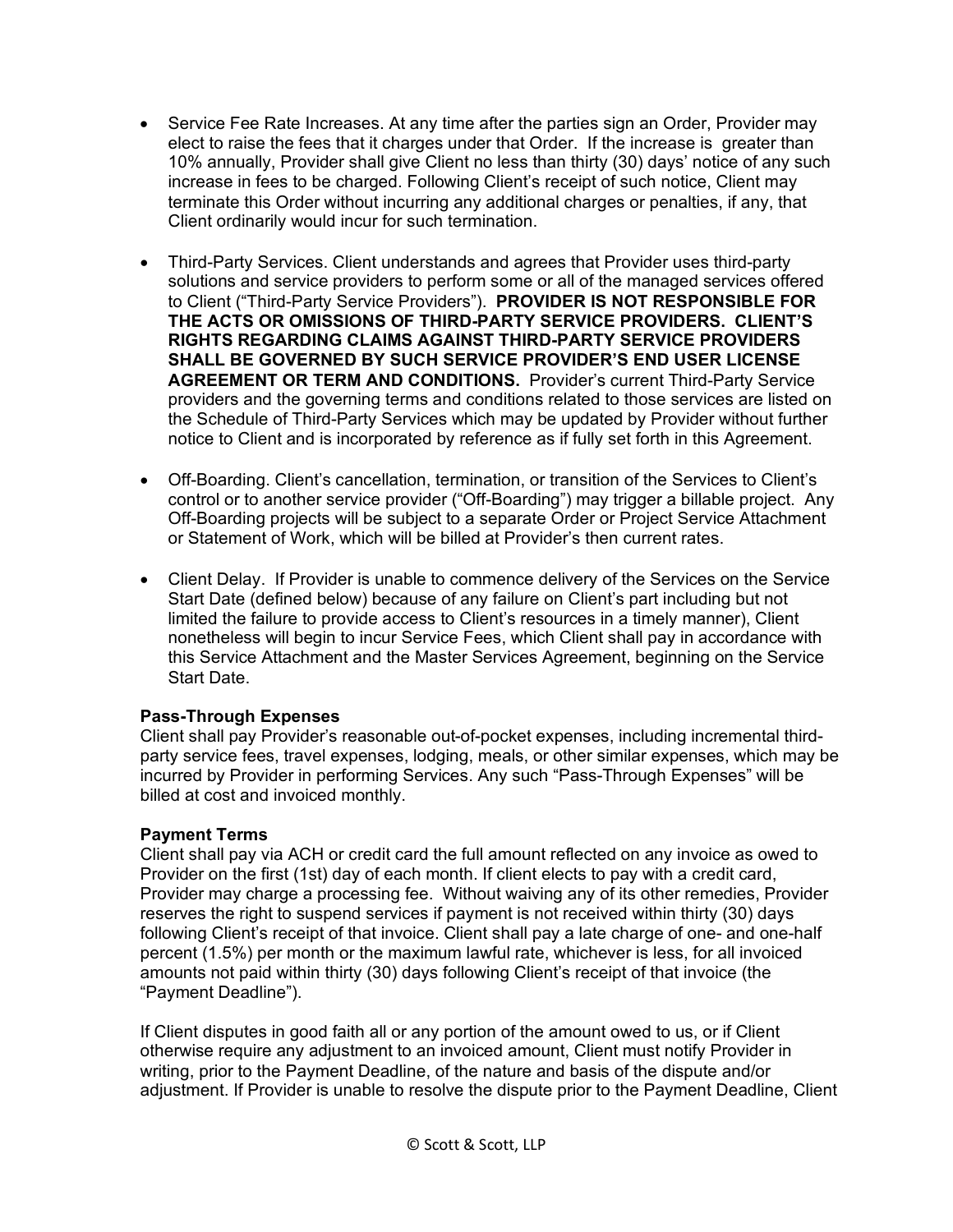nevertheless shall pay the entire invoiced amount by the Payment Deadline. If Provider ultimately determines that such amount should not have been paid, Provider shall apply a credit equal to such amount on against any Service Fees owed for the following month.

Special rates may apply for services requested outside of normal business hours or on holidays. Special rates are one-and-one-half (1.5) times normal hourly rates, with a onehour minimum. Holiday hour rates are two (2) times normal hourly rates, with a one-hour minimum.

# **Suspension of Service**

If Client fails to pay all amounts owed under this Agreement when due, then upon at least ten (10) business days prior written notice, and in addition to any other remedies available to Provider, Provider may suspend Services and withhold Confidential Information (defined below) under this Agreement until full payment is made. Following any suspension of service under this provision, and after Client makes full payment to Provider, Provider shall restore the Services after validating that all components to be monitored and/or managed under any applicable Order or Service Attachment comply with Provider's level of security, updates and best practices. Client shall pay a "Reactivation Fee" for such restoration equal to one month of the Service Fees. Provider's right to suspend Services under this section is in addition to Provider's right to terminate this Agreement.

# **Taxes**

Unless otherwise indicated on an invoice, all charges and fees owed under this Agreement are exclusive of any applicable sales, use, excise or services taxes that may be assessed on the provision of the Services. In the event that any taxes are assessed on the provision of any of the Services, Client shall pay the taxes directly to the taxing authority or shall reimburse Provider for their payment.

## **TERM AND TERMINATION**

## **Term**

This Agreement commences on the Order Effective Date, and it will remain in effect until either party terminates it as permitted below.

## **Month-to-Month Services**

If the Order specifies no Initial Term with respect to any or all Services, then Provider will deliver those Services on a month-to-month basis until one party provides written notice to the other party of its intent to terminate those Services, in which case Provider will cease delivering those Services at the end of the next calendar month in which following receipt such written notice is received by the other party.

## **Termination**

Either party may terminate this MSA for any reason or no reason upon at least thirty (30) days advance, written notice given to the other party. However, termination of this MSA will not, by itself, result in the termination of any Order or Service Attachments, and this MSA will remain in effect notwithstanding any notice of termination unless and until all Orders and/or Service Attachments are terminated or expire according to their terms.

## **INDEPENDENT CONTRACTOR**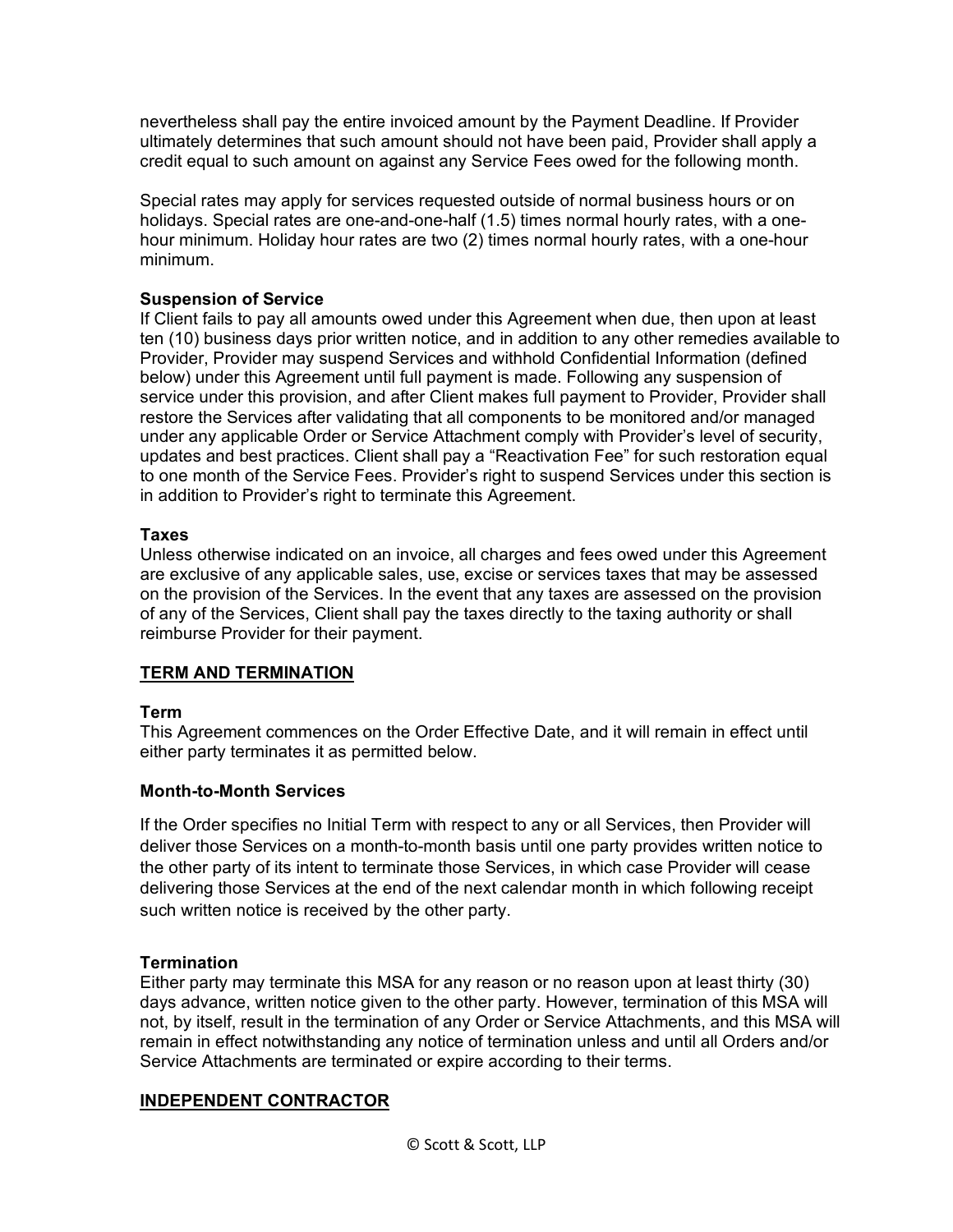Unless otherwise agreed, Provider will perform all Services solely as an independent contractor and not as an employee, agent or representative of Client.

## **INTELLECTUAL PROPERTY RIGHTS**

#### **Provider Works**

Unless specifically identified in a separate Statement of Work, any writing or work of authorship, regardless of medium, created or developed by Provider or Client in the course of performance under this Agreement and related to existing works owned by Provider is a "Provider Work," is not to be deemed a "work made for hire," and is and will remain the sole, exclusive property of Provider. To the extent any Provider Work for any reason is determined not to be owned by Provider, Client hereby irrevocably assigns and conveys to Provider all of its copyright in such Provider Work. Client further hereby irrevocably assigns to Provider all of its patent, copyright, trade secret, know-how and other proprietary and associated rights in any Provider Work.

#### **License to Provider Works**

If any Provider Work is located on hardware or equipment owned by Client, Provider hereby grants Client a perpetual, non-exclusive, revocable, royalty-free license to use any Provider Work during the term of this Agreement ("Limited License"). The Limited License will be immediately and automatically revoked without the need for notice in the event that either party terminates the Services or this Agreement.

#### **License Restrictions**

You shall not:

- Modify, copy or create derivative works based on the Services or on the Provider Technology;
- Build a product or service using similar ideas, features, functions or graphics of the Service, or
- Copy any ideas, features, functions or graphics of the Service.

Additional license restrictions may be set forth in the Service Attachments.

## **Improvements to Services**

Client hereby assigns to Provider any and all suggestions, ideas, enhancement requests, feedback, recommendations or other information provided by Client or Client's users relating to any proposed improvements of or modifications to the Services.

## **PROVIDER-SUPPLIED EQUIPMENT**

"Equipment" means any computer, networking or telephony equipment, racking, or associated hardware or other equipment (if any) that Provider installs on Client's premises or that Provider ships to Client's location to facilitate the delivery of Services. Equipment does not include any hardware or devices that Provider may sell to Client or that Provider procures on Client's behalf.

Provider is and will remain the sole owner of any Equipment, which is provided on a rental or temporary basis only. This agreement transfers to Client no Equipment ownership rights of any kind.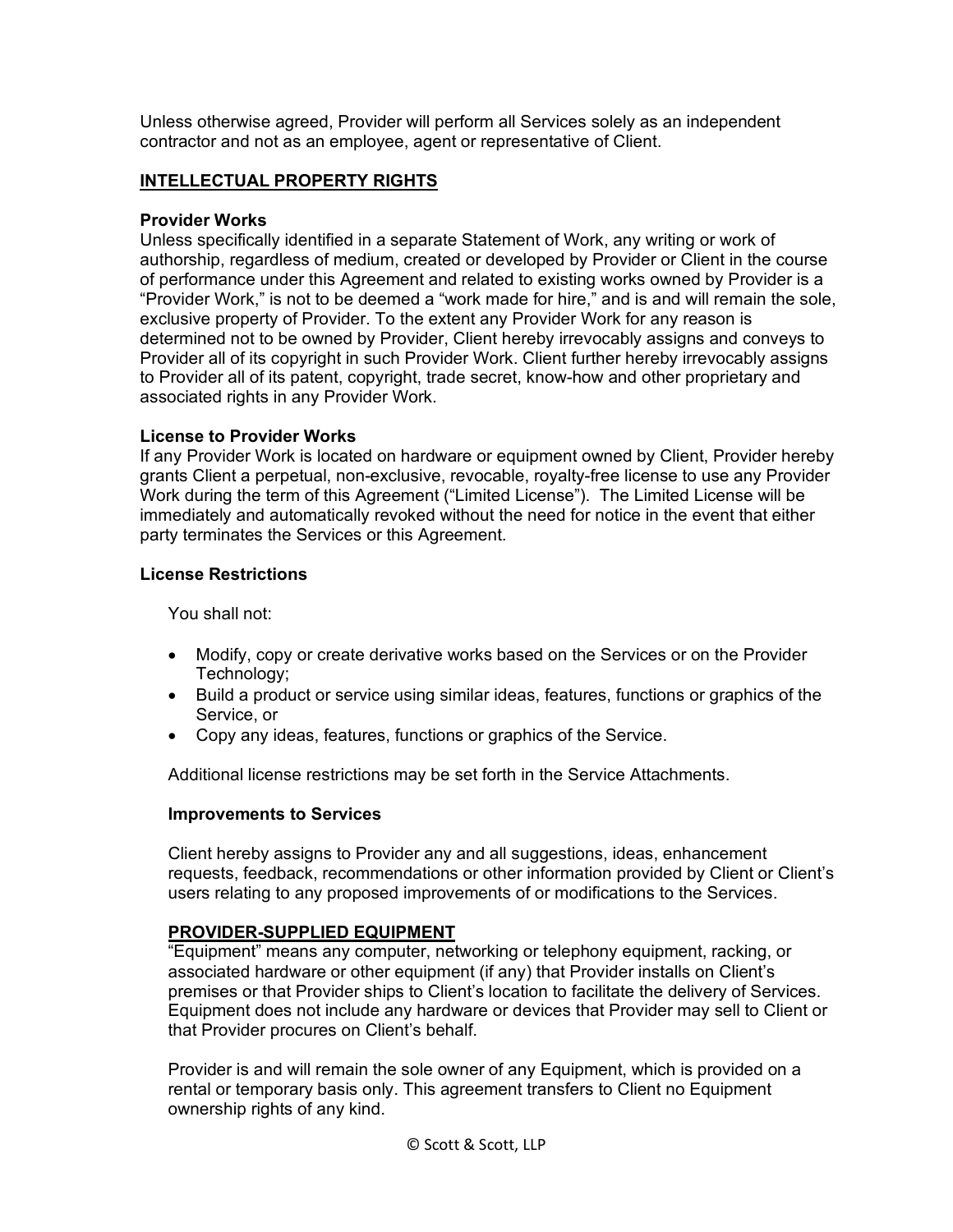Provider retains sole discretion to determine the appropriate Equipment and associated software and/or technology, if any, to be used at Client's location, provided that Provider's determination does not materially impair the availability or delivery of services under this Agreement. Provider also retains sole discretion to determine the necessity of maintenance, repairs and/or improvement of the Equipment.

Except as otherwise may be specified in an applicable Service Attachment, Provider makes no independent representations or warranties with respect to the Equipment. Any third-party warranties are Client's exclusive remedies with respect to such Equipment. In the event of an Equipment malfunction, Provider will take commercially reasonable steps to ensure that Client receives the benefit of any manufacturer warranties applicable to the Equipment in use at Client's location.

Client shall take reasonable care of the Equipment and shall not damage it, tamper with it, move or remove it, attempt to repair it, or attempt to install any software on it. Client is financially responsible, up to the full replacement value of all Equipment, for all damage to or loss of the Equipment used at Client's location, other than loss or damage caused by Provider. In addition, Client shall obtain and maintain insurance with a reputable insurer for the full replacement value of the Equipment. Such policy or policies of insurance must cover the Equipment against loss or damage (including, without limitation, accidental loss or damage) and must name Provider as an insured beneficiary with respect to the Equipment. Upon demand, Client must produce evidence that such insurance is being maintained and is valid.

Client is responsible for providing the necessary power, network connection and appropriate environment to support the Equipment.

Client shall not remove any sign, label or other marking on the Equipment identifying Provider as the owner of the Equipment. Client does not acquire and will not acquire any rights of ownership in the Equipment by virtue of this Agreement, and Client does not have and will not have, by operation of law or otherwise, any lien or other similar right over or in relation to the Equipment.

On termination of any Agreement pursuant to which Client obtained any Provider-owned Equipment, Client shall allow Provider and its employees and contractors reasonable access to its premises to remove the Equipment. Alternatively, upon Provider's request, Client shall return the Equipment to Provider via the carrier of Provider's choice, for which Provider will pay all applicable shipping charges.

## **PROVIDER-SUPPLIED SOFTWARE**

"Software" means all and any software installed on the Equipment or provided by Provider for installation on Client's computer equipment to facilitate the delivery of the Services.

This Agreement does not transfer any right, title, or interest in the Software to Client. Client's use of the Software is subject to all applicable terms of any end-user license agreement pertaining to the Software, a copy of which will be made available to Client, upon request.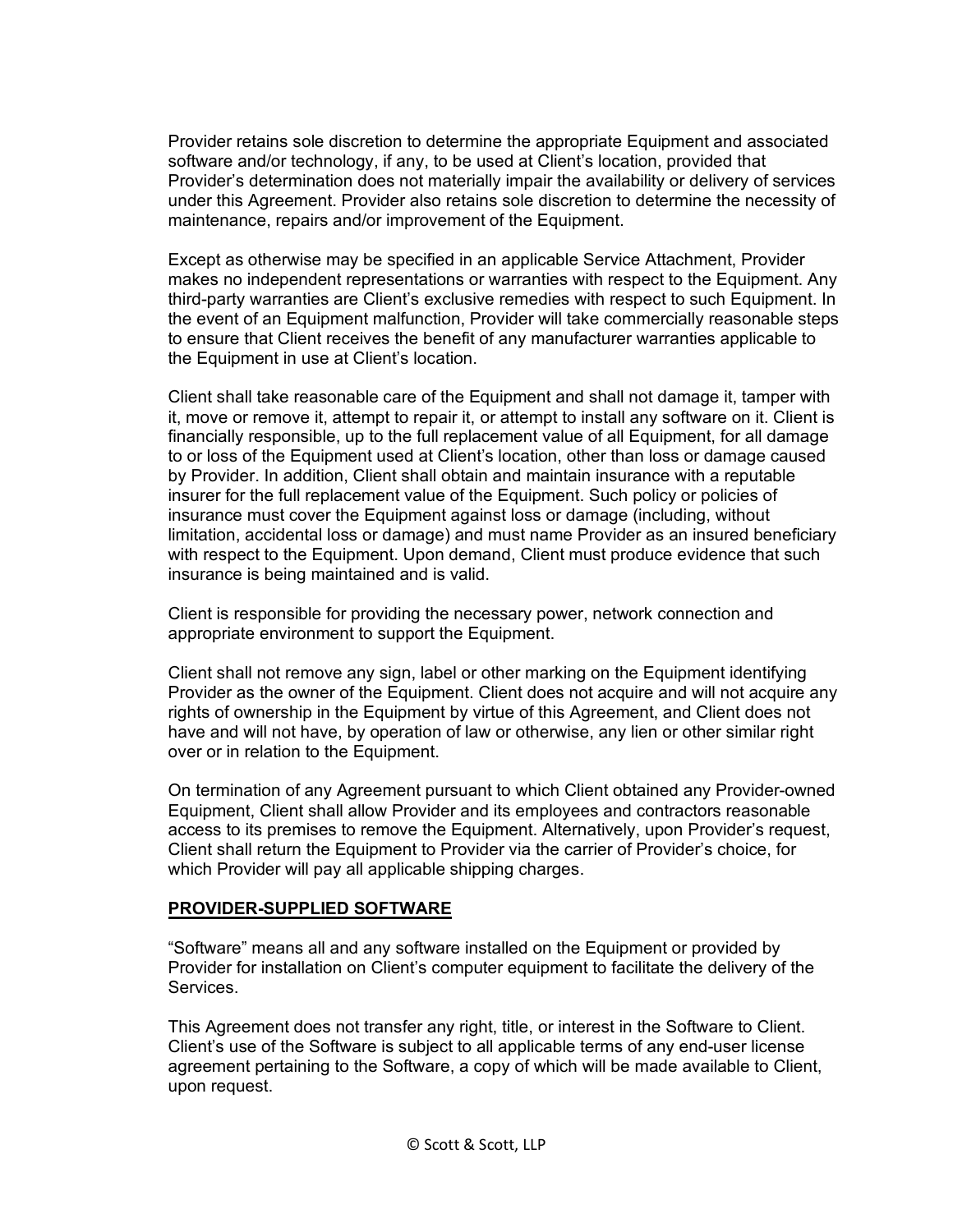You shall not, and shall not permit any third party, to:

- distribute or allow others to distribute copies of the Software or any part thereof to any third party,
- tamper with, remove, reproduce, modify or copy the Software or any part thereof,
- provide, rent, sell, lease or otherwise transfer the Software or any copy or part thereof or use it for the benefit of a third party, or
- reverse assemble, reverse compile or reverse engineer the Software or any part thereof, or otherwise attempt to discover any Software source code or underlying proprietary information except as may be permitted by law.

# **NON-DISCLOSURE AND CONFIDENTIALITY**

# **Confidential Information**

During the course of performance under this Agreement, either party may be exposed to or may acquire the other's proprietary or confidential information. Each party shall hold all such "Confidential Information" in strict confidence and shall not disclose any such information to any third party.

Confidential Information includes but is not limited to: (a) with respect to Provider, Provider's unpublished prices for Services, audit and security reports, server/network configuration designs, firewall and other hardware configurations, passwords, all business plans, technical information or data, product ideas, methodologies, calculation algorithms and analytical routines, and other proprietary technology, (b) with respect to Client, content transmitted to or from, or stored by Client on, Provider' servers, and (c) with respect to both parties, other information that is conspicuously marked as "confidential" or if disclosed in non-tangible form, is verbally designated as "confidential" at the time of disclosure and confirmed as confidential in a written notice given within one (1) day of disclosure.

# **Non-Confidential Information**

Notwithstanding the preceding provision, Confidential Information does not include:

- Information that at the time of disclosure is, without fault of the recipient, available to the public by publication or otherwise;
- Information that either party can show was in its possession at the time of disclosure and was not acquired, directly or indirectly, from the other;
- Information received from a third party with the right to transmit same without violation of any secrecy agreement with the other party; and
- Information that must be disclosed pursuant to court order or by law.

# **Agreement Confidentiality**

No copy of the Order, this MSA, any Service Attachment or description, discussions, negotiations, terms or conditions relating to the Order, the MSA, Service Attachment, or any other information relating to the Order, this MSA, or any Service Attachment may be disclosed to any third party, except by reason of legal, accounting or regulatory requirements, without the prior written consent of the parties hereto.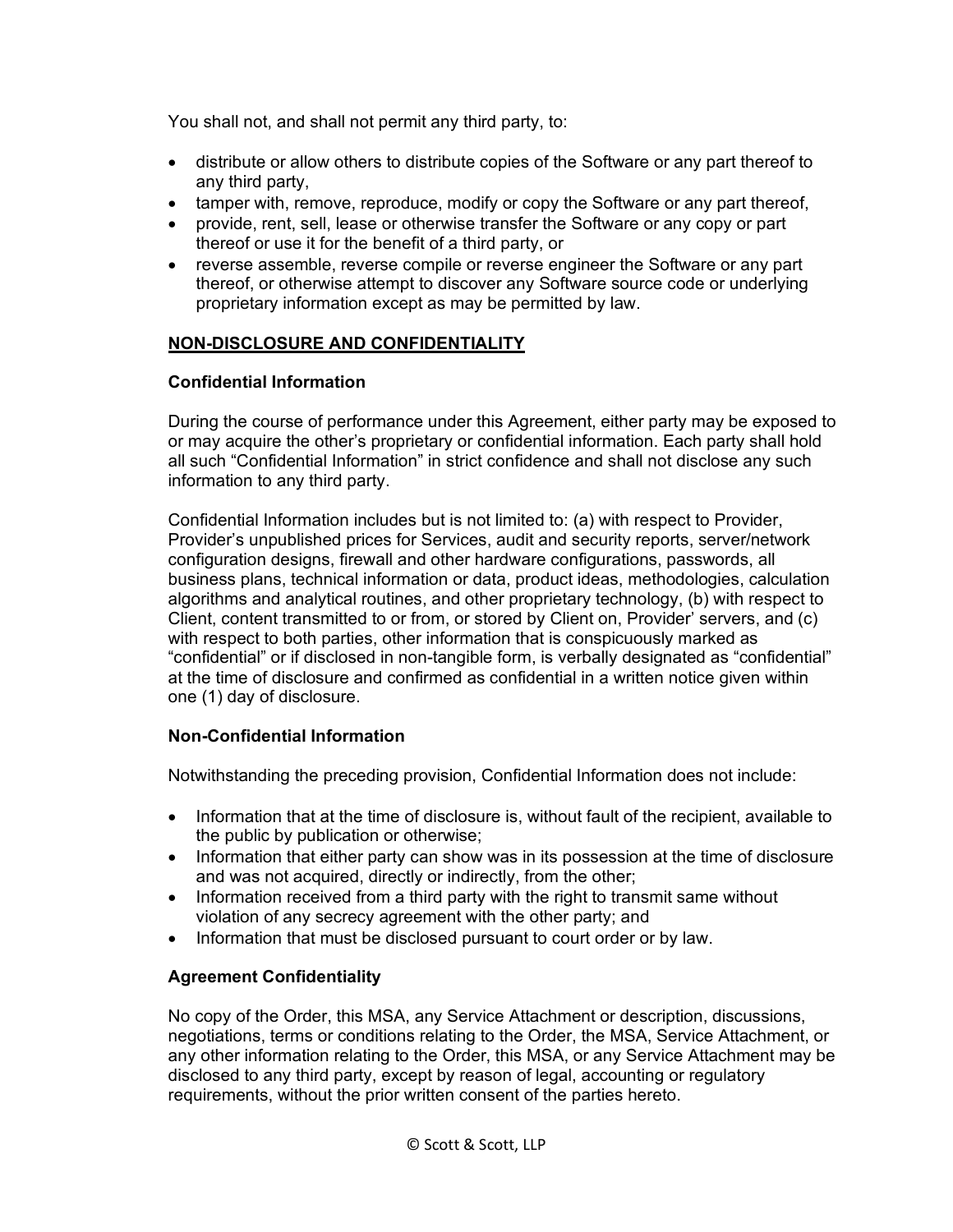#### **Information Releases**

Notwithstanding the preceding provisions, Provider may publicly refer to Client, orally and in writing, as a Client of Provider. Any other reference to Client by Provider may be made only pursuant to a written agreement between the parties.

## **CLIENT COVENANTS AND OBLIGATIONS**

#### **Assistance**

Client shall provide in a timely and professional manner, and at no cost to Provider, assistance, cooperation, complete and accurate information and data, equipment, access to applicable computer and telecommunications facilities, networks, firewalls, servers, programs, files, documentation, passwords, a suitable work environment, and other resources requested by Provider to enable it to perform the Services (collectively, "Assistance"). Provider shall not be liable for any deficiency in performing the Services if such deficiency results from Client's failure to provide full Assistance as required hereunder. Assistance includes, but is not limited to, designating a project manager or contact person to interface with Provider during the course of Services.

#### **Software Licensing**

Unless specifically otherwise agreed to in an applicable Order, Client represents and warrants that Client has title to or has a license or the right to use or modify the Software and has a license or right to permit Provider to use, access or modify any software that Client has requested Provider to use, access or modify as part of the Services.

It is the Client's responsibility to independently ensure that **ALL** software in use by Client is properly licensed, and Client agrees to maintain records of applicable licenses. Provider will not promote the use of, or knowingly support software which is not properly licensed by Client. Assistance with software audits or licensing compliance matters are billable at Provider's then current hourly rates.

## **Unsupported Software**

Provider shall not be responsible or liable to Client for any consequences from the use of software no longer under manufacturer product support or no longer supported by the software publisher ("Unsupported Software"). **THEREFORE, CLIENT AGREES TO HOLD PROVIDER HARMLESS FROM ANY LOSS, INJURY OR DAMAGE TO CLIENT OR ANY HARDWARE, SOFTWARE, AND/OR COMPUTER DATA OF CLIENT CAUSED BY ANY USE OF UNSUPPORTED SOFTWARE.**

#### **Provider Access**

Client shall supply Provider necessary access to its personnel, appropriate documentation and records and facilities in order for Provider to timely perform the Services.

Broadband Internet access must be provided. Provider must be provided with remote access (via VPN or other reasonable remote access) to covered equipment. Appropriate cabling to all covered computers and devices must be provided. Appropriate air conditioning and ventilation for all covered computers and devices must be provided, in order to maintain temperature and air quality as specified by the applicable hardware manufacturers. Power surge protection must be provided for all covered computers and devices. Provider must be provided with convenient and timely access to the Equipment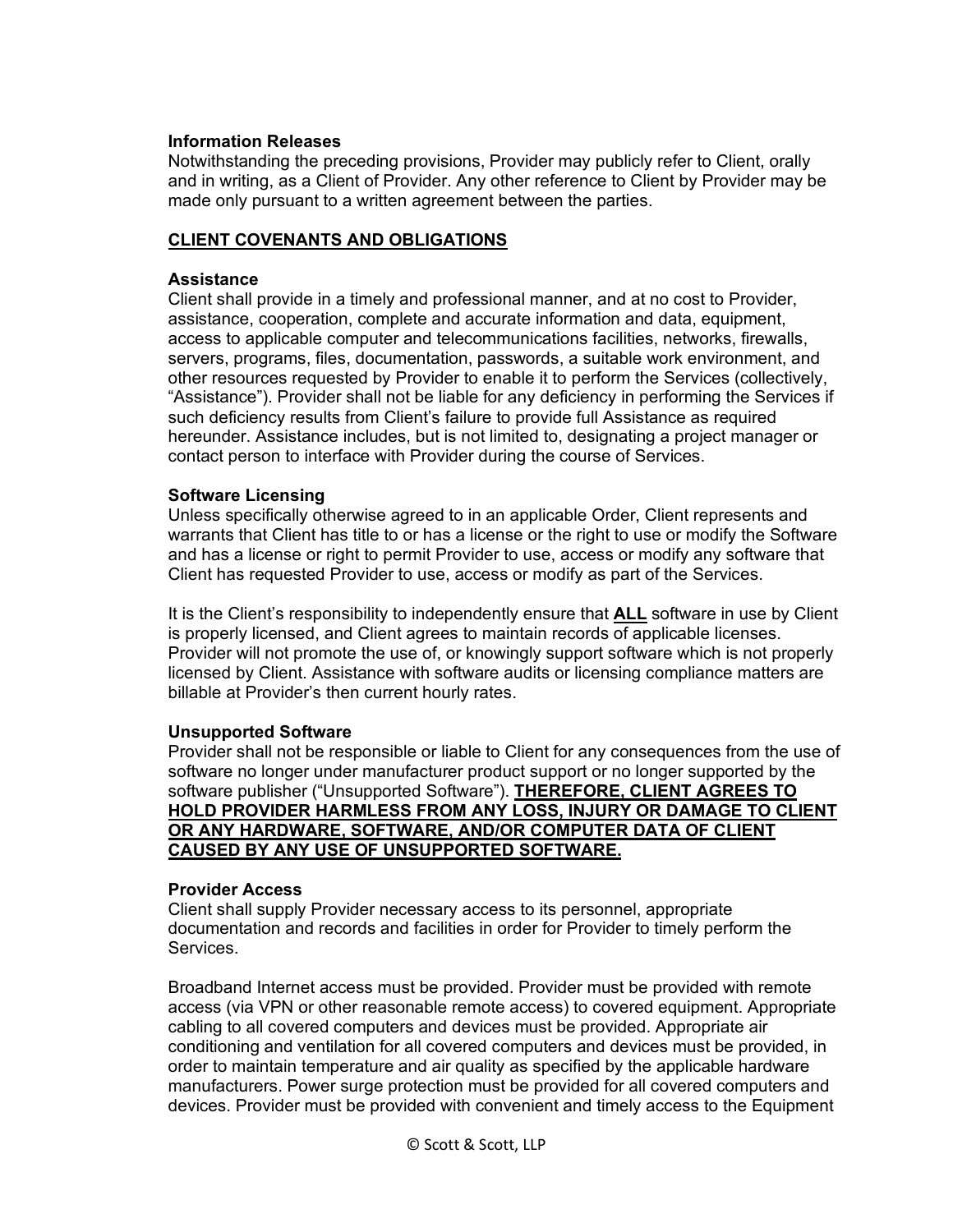covered under this Agreement, adequate working space and facilities within a reasonable distance of the equipment, and access to and use of all information, internal resources, and facilities determined necessary to service the equipment. Client may be required to conduct preliminary diagnostic steps or provide additional information related to a support request, prior to a technician being dispatched to Client's facility. Client must agree to assign one employee to be liaison or contact person to Provider in order to make communications between both parties effective.

#### **Third-Party Service Provider Fees**

Unless expressly undertaken by Provider in writing**,** Client is responsible for any Third-Party Service Provider charges and to arrange for disconnection or termination and payment of charges related to the disconnection or termination of any related services with Client's current carrier(s) or service provider(s).

#### **Network Security and Malicious Events**

Unless specifically otherwise agreed to in an applicable Order, it is Client's sole responsibility to determine whatever actions deemed necessary to make Client's data and voice networks and circuits secure from unauthorized access. Hardware firewall must be in place. Wireless data traffic in the environment must be securely encrypted. Provider is not responsible for the security of Client's network and circuits from third parties, or for any damages that may result from any unauthorized access to Client's network.

Client has an affirmative obligation to protect Client's network environment, and to train its employees for spam, malware, phishing, virus protection, and prevention from criminal acts of third parties. **Provider is not responsible for criminal acts of third parties, including but not limited to hackers, phishers, crypto-locker, and any network environment subject to ransom.** 

If a security system for Client's network is included within the Services to be provided by Provider, Provider agrees to use commercially reasonable efforts to protect Client's network from malicious attack by computer viruses, computer worms and/or computer hackers (collectively, "malicious activities"). However, Client understands that no security system can guaranty complete protection against malicious activities as such attacks often involve the intentional action by third parties to invade and injure computer systems. **THEREFORE, CLIENT AGREES TO HOLD PROVIDER HARMLESS FROM ANY LOSS, INJURY OR DAMAGE TO CLIENT OR ANY HARDWARE, SOFTWARE, AND/OR COMPUTER DATA OF CLIENT CAUSED BY SUCH MALICIOUS ACTIVITIES.** 

## **Theft of Service**

Client shall notify Provider immediately, in writing, by electronic mail or by calling the Provider customer support line, if Client becomes aware at any time that the Services are being stolen or used fraudulently. Failure to do so in a timely manner may result in the immediate termination of the Services and additional charges to billed to Client. Client will be liable for all use of the Service using Equipment stolen from Client and any and all stolen Service or fraudulent use of the Services. Credits will not be issued for charges resulting from fraud that arises out of third parties hacking into any Equipment. This includes, but is not limited to, modem hijacking, wireless hijacking or other fraud arising out of a failure of Client's internal/corporate procedures. Provider will not issue credit for invoiced charges for fraudulent use resulting from Client's negligent or willful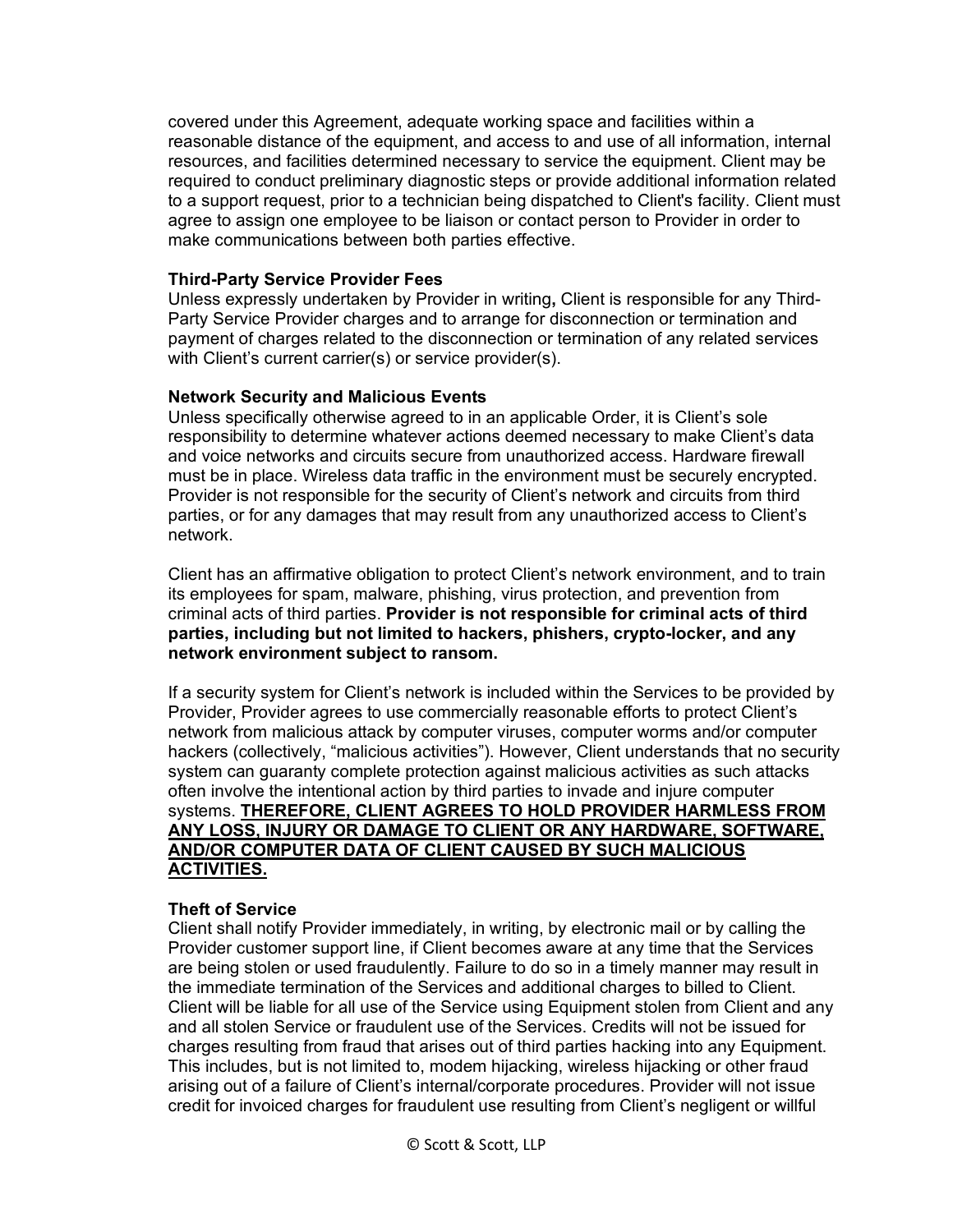## acts or those of an authorized user of Client's service. **THEREFORE, CLIENT AGREES TO HOLD PROVIDER HARMLESS FROM ANY LOSS, INJURY OR DAMAGE TO CLIENT OR ANY THEFT OF SERVICE AND OR CLIENT CAUSE BY SUCH THEFT OF SERVICE.**

# **Hardware Equipment**

Client Equipment must be in working order and maintained under a manufacturer's warranty or maintenance contract. Provider is not responsible for client equipment that is not maintained under manufacturer's warranty or maintenance contract or that is otherwise out of order. All fees, warranties, and liabilities against Provider assumes equipment is under manufactures warranty or maintenance contract or is in working order.

Provider in its reasonable opinion and supported by manufacturer information, may designate certain equipment as obsolete or defective, and therefore exclude it from coverage under this Agreement.

## **Physical Security**

Client is responsible for the physical security of its on-premises hardware and software systems.

## **Independent Backup**

Unless specifically otherwise agreed to in an applicable Order or Service Attachment, Client must maintain an independent backup of all files that are sent to either the cloud or a data backup service. A backup solution must be in place, with backup copies stored off-site. It is the Client's responsibility to verify that backups are made regularly, as well as the integrity of the backups. Provider shall not be held liable in the event of data loss, backup software failure, backup selection, backup hardware failure, backup media failure, or backup system failure even in the event that Provider was tasked to perform the backups. Client will be solely responsible for all lost data.

## **Third-Party Criminal Activity**

Provider is not responsible for criminal acts of third parties, including but not limited to intrusions or unauthorized access of any kind, hackers, phishers, crypto-locker, and any network environment subject to ransom. **CLIENT AGREES TO PAY RANSOM OR HOLD PROVIDER HARMLESS FOR ANY ACTIVITY AFFECTING NETWORK SECURITY ON CLIENT'S ENVIRONMENT RELATED TO THIRD-PARTY CRIMINAL ACTIVITY, NETWORK SECURITY OR PRIVACY.** Any costs or fees to rebuild or service machines will be billed at provider's then prevailing hourly rates.

## **Viruses**

An anti-virus solution must be in place, updated, with valid update subscription. Provider is not responsible for any harm that may be cause by Client's access to third party application programming interfaces or the execution or transmission of malicious code or similar occurrences, including without limitation, disabling devices, drop dead devices, time bombs, trap doors, Trojan horses, worms, viruses and similar mechanisms. Any costs or fees to rebuild or service machines are provided and sold separately by Provider.

## **Hardware and Software Configurations**

All Hardware and Software Configurations implemented by Provider shall belong to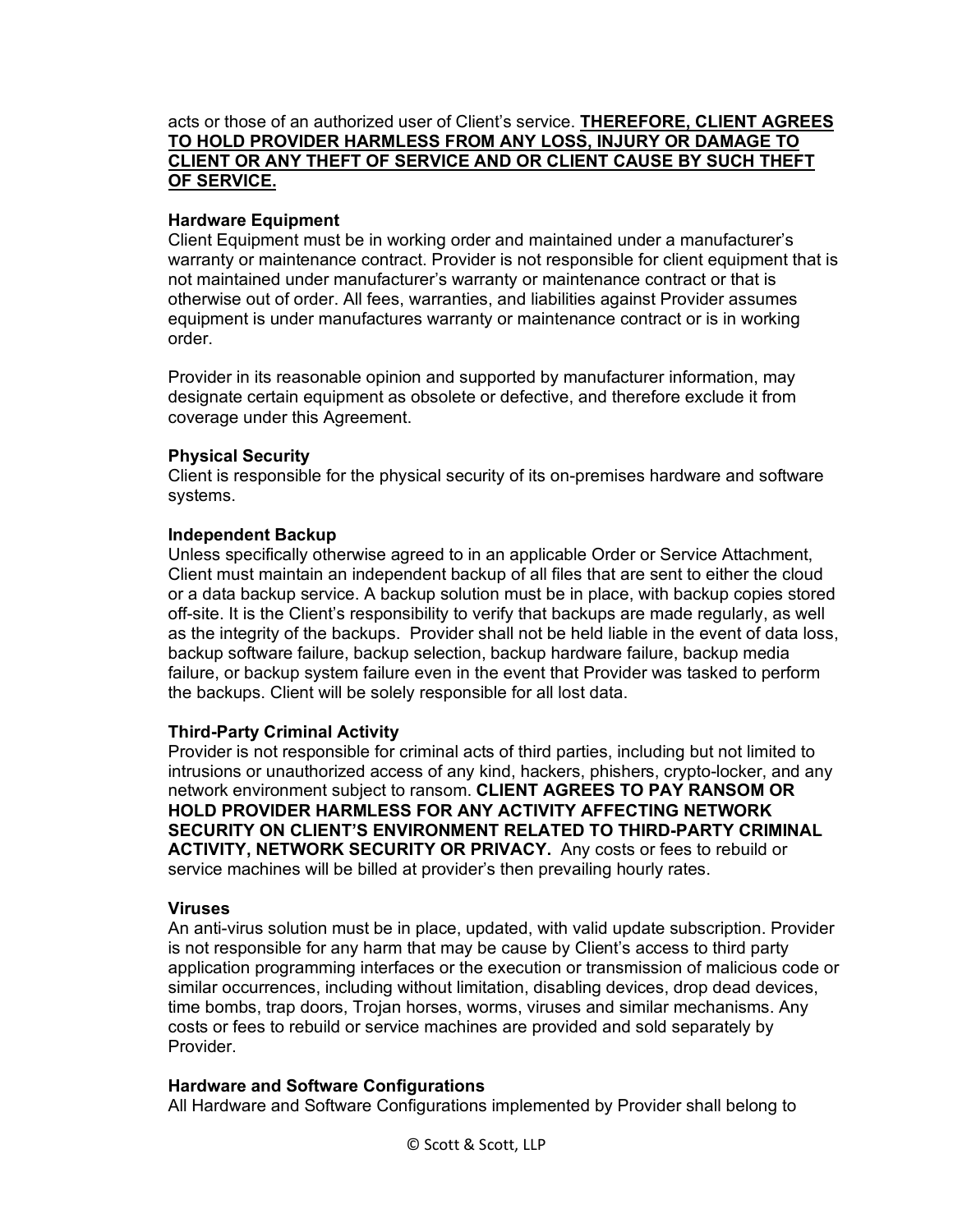Provider, and shall constitute Provider's Confidential Information.

## **Client Data Security & Privacy**

In addition to its other confidentiality obligations under an applicable Service Attachment, Provider shall not use, edit or disclose to any party other than Client any Client Data (defined below), except as otherwise requested by Client, or required by court order or applicable law. For purposes of this provision, all data stored on the virtualized machines assigned to Client, including locally stored personal data of individual employees, will be considered Client Data by Provider.

As between Provider and Client, all Client Data is owned exclusively by Client. Client Data constitutes Confidential Information subject to the Terms. Provider may access Client's User accounts, including Client Data, solely to respond to service or technical problems or otherwise at Client's request.

# **Security and Regulatory Recommendations**

Although it is under no obligation to do so, from time to time, Provider may make recommendations regarding regulatory compliance, safety and security related to Client's network and practices (e.g., multi-factored authentication). If Client fails to adopt or implement the recommended protocols, Client is responsible for any and all damages related to regulatory, security, privacy, or data protection, including but not limited to fines, data breach notification, malware or ransomware costs, restoration, forensic investigation, restoring backups, or any other costs or damages related to Client's refusal to implement the recommended protocols.

## **Password-Management Services**

If Provider provides password management services to Client, Client shall be responsible and liable for any unauthorized use of passwords. **THEREFORE, CLIENT AGREES TO HOLD PROVIDER HARMLESS FROM ANY LOSS, INJURY OR DAMAGE TO CLIENT OR ANY THEFT OF PASSWORDS CAUSED BY SUCH USE OF THE PASSWORD SERVICES BY CLIENT.**

# **PROVIDER REPRESENTATIONS AND WARRANTY**

# **Internal Network Security Compromise Policy**

Provider monitors the availability and performance of its internal firewall and network security. This process involves monitoring for intrusion attempts and potential security breaches. In order to minimize a possible compromise of security, all services and applications exposed to the Internet on Provider's servers are updated with all commonly available security hotfixes and best practices. As appropriate, Provider proactively evaluates, investigates and reports security-related incidents to the appropriate authorities. Provider also monitors and proactively manages the anti-virus protection of its servers and applications using industry-recognized anti-virus software systems.

# **Service Warranty**

We warrant that the Services will be performed in a professional and workmanlike manner and as described in an applicable Service Attachment or Description. All Services will be deemed to be accepted unless Client notifies Provider in writing within ten (10) working days after performance that the Services did not conform to this warranty. Provider promptly will correct any non-conformities and will notify Client in writing that the non-conformities have been corrected.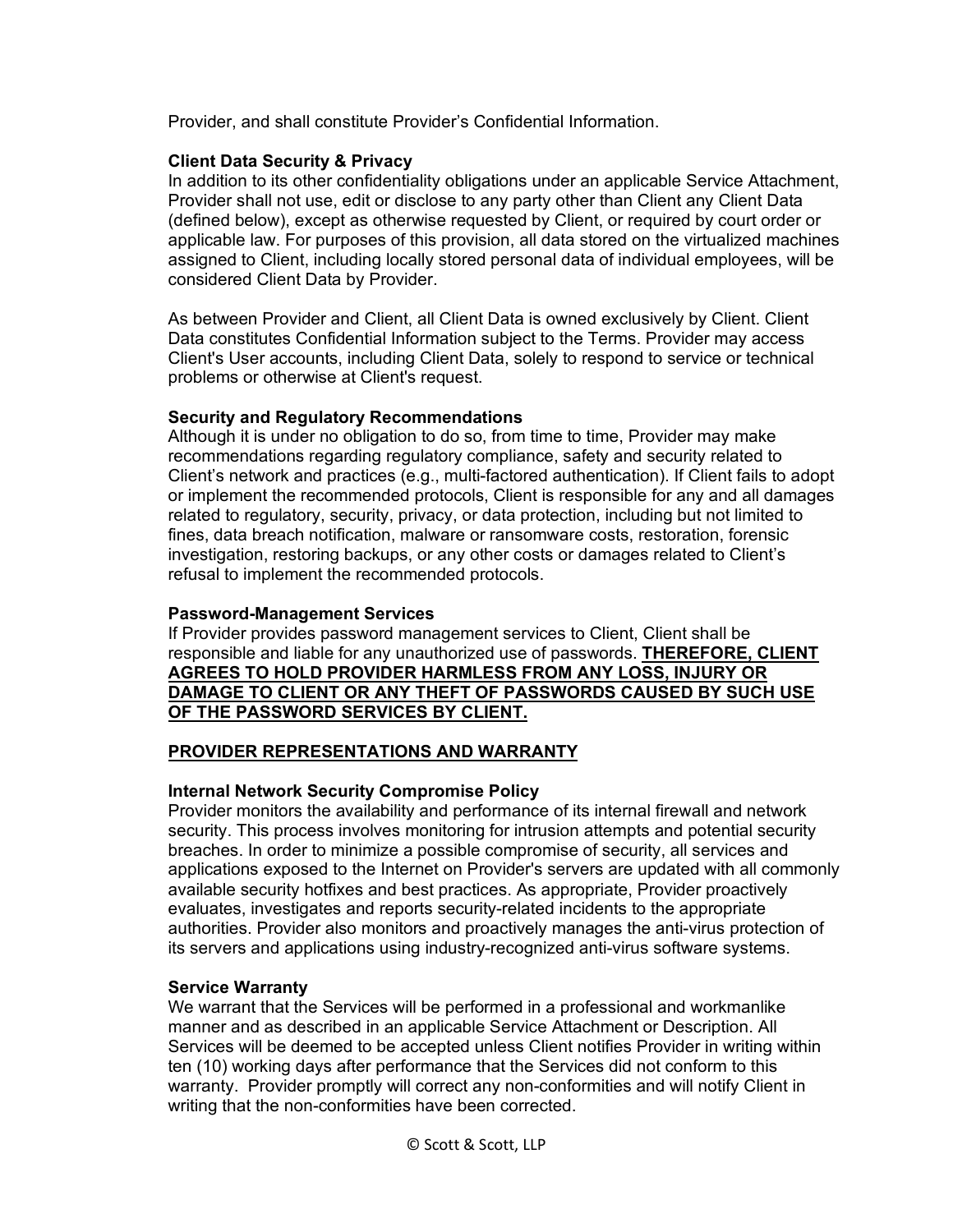## **DISCLAIMER OF WARRANTY**

**PROVIDER DOES NOT WARRANT THAT THE SERVICES WILL BE PERFORMED ERROR-FREE OR UNINTERRUPTED, THAT PROVIDER WILL CORRECT ALL SERVICES ERRORS, OR THAT THE SERVICES WILL MEET CLIENT'S REQUIREMENTS OR EXPECTATIONS, OR THAT THE SERVICE WILL BE COMPLETELY SECURE. THERE ARE RISKS INHERENT IN INTERNET CONNECTIVITY THAT COULD RESULT IN THE TEMPORARY LOSS OF SERVICE AVAILABILITY. PROVIDER IS NOT RESPONSIBLE FOR ANY ISSUES RELATED TO THE PERFORMANCE, OPERATION OR SECURITY OF THE SERVICES THAT ARISE FROM CLIENT'S CONTENT OR THIRD-PARTY CONTENT OR SERVICES PROVIDED BY THIRD PARTIES. PROVIDER SHALL HAVE NO OBLIGATION WITH RESPECT TO A WARRANTY CLAIM (i) IF NOTIFIED OF SUCH A CLAIM AFTER THE WARRANTY PERIOD OR (ii) IF THE CLAIM IS THE RESULT OF THIRD-PARTY HARDWARE OR SOFTWARE FAILURES, OR THE ACTIONS OF CLIENT OR A THIRD PARTY.**

**FOR ANY BREACH OF THE SERVICES WARRANTY, CLIENT'S EXCLUSIVE REMEDY AND PROVIDER'S ENTIRE LIABILITY SHALL BE THE CORRECTION OF THE DEFICIENT SERVICES THAT CAUSED THE BREACH OF WARRANTY, OR, IF PROVIDER CANNOT SUBSTANTIALLY CORRECT THE DEFICIENCY IN A COMMERCIALLY REASONABLE MANNER, CLIENT MAY END THE DEFICIENT SERVICES AND PROVIDER WILL REFUND TO CLIENT THE FEES FOR THE TERMINATED SERVICES THAT CLIENT PRE-PAID TO PROVIDER FOR THE PERIOD FOLLOWING THE EFFECTIVE DATE OF TERMINATION.** 

**TO THE EXTENT NOT PROHIBITED BY LAW, CLIENT ACKNOWLEDGES THESE WARRANTIES ARE EXCLUSIVE AND THERE ARE NO OTHER EXPRESS OR IMPLIED WARRANTIES OR CONDITIONS BY THE PROVIDER OR ANY THIRD-PARTY VENDORS' INCLUDING FOR SOFTWARE, HARDWARE, SYSTEMS, NETWORKS OR ENVIRONMENTS OR FOR MERCHANTABILITY, SATISFACTORY QUALITY AND FITNESS FOR A PARTICULAR PURPOSE, AND THAT THOSE THIRD-PARTY VENDORS DISCLAIM ANY AND ALL LIABILITY, WHETHER DIRECT, INDIRECT OR CONSEQUENTIAL, ARISING FROM THE SERVICES.** 

**PROVIDER MAY LINK TO OR OFFER THIRD-PARTY SERVICES FOR RESALE. ANY PURCHASE, ENABLING, OR ENGAGEMENT OF THIRD-PARTY SERVICES, INCLUDING BUT NOT LIMITED TO IMPLEMENTATION, CUSTOMIZATION, CONSULTING SERVICES, E-MAIL, WEB HOSTING, SERVER HOSTING, PHONE SERVICE, AND ANY EXCHANGE OF DATA BETWEEN CLIENT AND ANY THIRD-PARTY SERVICE, IS SOLELY BETWEEN CLIENT AND THE APPLICABLE THIRD-PARTY SERVICE PROVIDER AND IS SUBJECT TO THE TERMS AND CONDITIONS OF SUCH THIRD-PARTY PROVIDER. PROVIDER DOES NOT WARRANT THIRD-PARTY SERVICES AND IS NOT RESPONSIBLE OR LIABLE FOR SUCH SERVICES OR ANY LOSSES OR ISSUES THAT RESULT FROM CLIENT'S USE OF SUCH SERVICES. IF CLIENT PURCHASES, ENABLES OR ENGAGES ANY THIRD-PARTY SERVICE FOR USE IN CONNECTION WITH THE SERVICES, CLIENT ACKNOWLEDGES THAT PROVIDER MAY ALLOW THIRD-PARTY SERVICES PROVIDERS TO ACCESS CLIENT DATA USED IN CONNECTION WITH THE SERVICES AS REQUIRED FOR THE INTEROPERATION OF SUCH THIRD-PARTY SERVICES WITH THE SERVICES. CLIENT REPRESENTS AND WARRANTS THAT**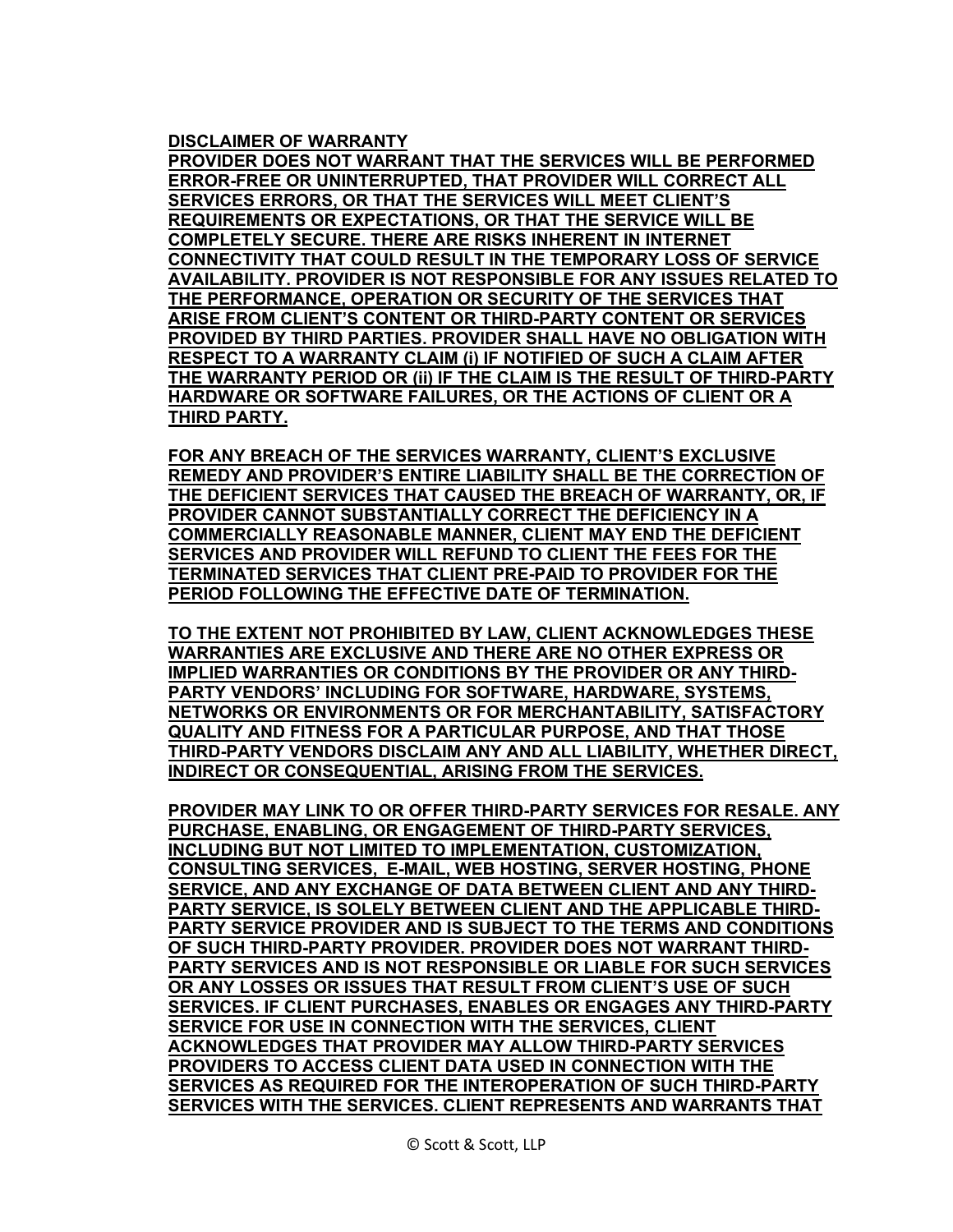**CLIENT'S USE OF ANY THIRD-PARTY SERVICE SIGNIFIES CLIENT'S INDEPENDENT CONSENT TO THE ACCESS AND USE OF CLIENT'S DATA BY THE THIRD-PARTY SERVICE PROVIDER, AND THAT SUCH CONSENT, USE, AND ACCESS IS OUTSIDE OF PROVIDERS'S CONTROL. PROVIDER WILL NOT BE RESPONSIBLE OR LIABLE FOR ANY DISCLOSURE, MODIFICATION OR DELETION OF DATA RESULTING FROM ANY SUCH ACCESS BY THIRD-PARTY SERVICE PROVIDERS.**

## **COMPLIANCE WITH LAWS**

Provider shall comply with all laws applicable to Provider in its role as a Managed IT Provider. For the avoidance of doubt, unless otherwise provided in a separate Data Processing Agreement ("DPA"), Provider is not responsible for complying with the laws applicable to Client or Client's industry. Client shall comply with all laws applicable to Client or in Client's industry.

Although it is under no obligation to do so, from time to time, Provider may make recommendations regarding legal requirements and regulatory compliance protocols related to Client's network and practices. If Client fails to adopt or implement the recommended legal requirements or regulatory compliance protocols, Client is responsible for any and all damages related to legal and regulatory compliance. Even if Client does take Provider's advice regarding legal requirements and regulatory compliance protocols, Provider does not take responsibility for any legal requirements and regulatory compliance protocols or audits.

# **NO HIRING**

Client shall not solicit for employment with Client any Provider employee with whom Client has had direct contact in connection with the Services during the Term of this Agreement and for twelve (12) months following termination of this Agreement.

Client acknowledges that injury resulting from any breach of this provision would be significant and irreparable and that it would be extremely difficult to ascertain the actual amount of damages resulting from such breach. Therefore, in the event of a violation of this provision, in addition to any other right Provider may have at law or in equity, Client shall make a one-time payment to Provider in the amount of one hundred percent (100%) of the affected employee's base salary for one year, which accurately reflects the reasonable value of the employee's time and costs. We agree that such amount is not intended as a penalty and is reasonably calculated based upon the projected costs the injured party would incur to identify, recruit, hire and train suitable replacements for such personnel.

# **DISPUTE RESOLUTION**

# **Arbitration Procedures**

Each party shall attempt to settle amicably by mutual discussions any disputes, differences, or claims related to this Agreement within sixty (60) days of the date any such dispute arises. Failing such amicable settlement, any such dispute, including claim related to the existence, validity, interpretation, performance, termination or breach of this Agreement, is to be settled by arbitration in accordance with the Arbitration Rules of the American Arbitration Association ("AAA"). The arbitration will be conducted in English and will have one (1) arbitrator. The Arbitrator will not have the authority to award punitive damages to either party. Each party will bear its own expenses, but shall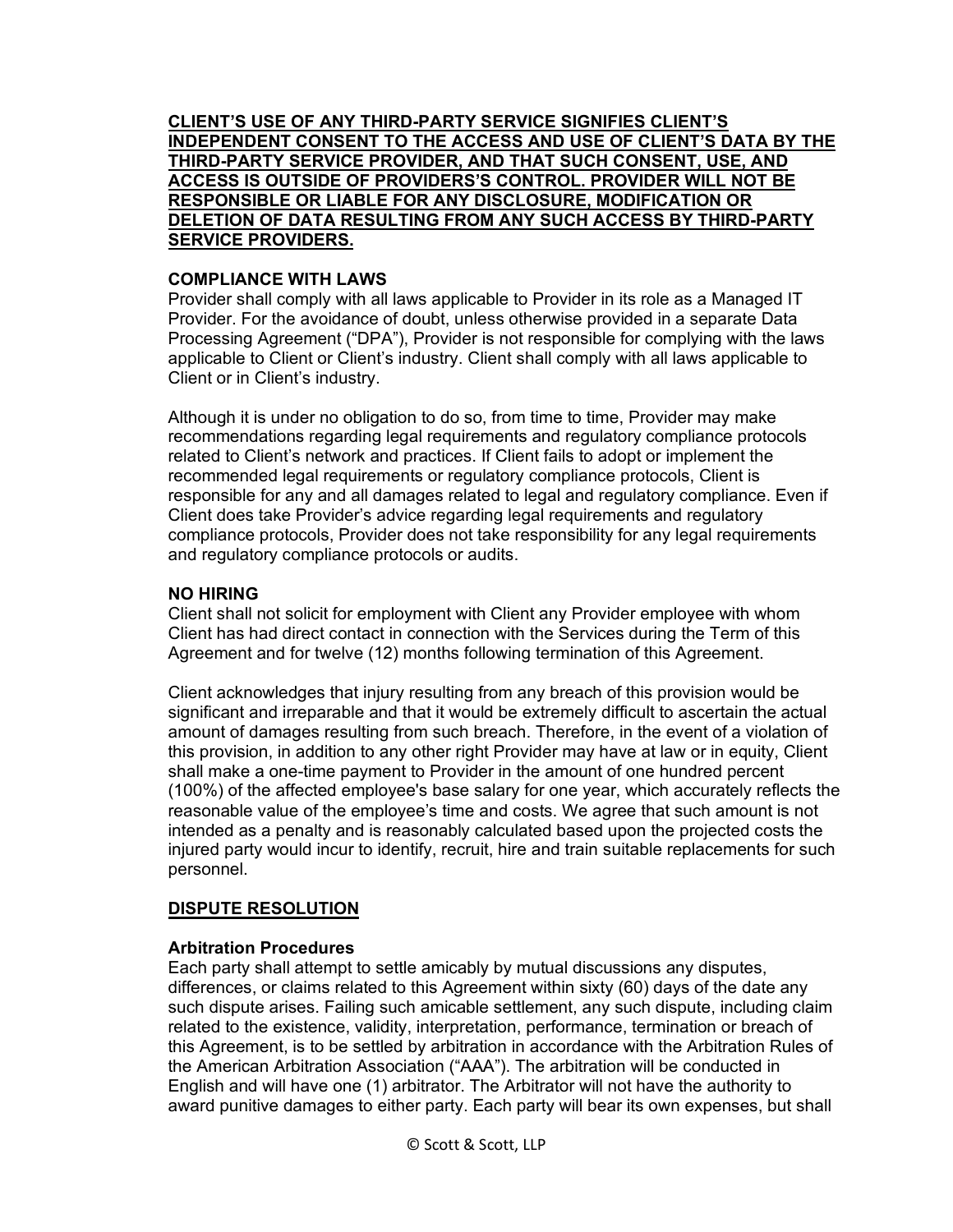share equally the expenses of the Arbitration Tribunal and the AAA. Any arbitration award will be final, and judgment thereon may be entered in any court of competent jurisdiction. The arbitration will be held in the city where Provider's headquarters are located, or at another location upon which the parties may agree. Notwithstanding the foregoing, claims for preliminary injunctive relief, other pre-judgment remedies, and claims for Client's failure to pay for Services may be brought in a state or federal court in the United States with jurisdiction over the subject matter and parties.

## **Period for Bringing Claim**

No claims may be made more than six (6) months after the date by which the fault or failure should reasonably have been discovered; failure to make such a claim within the six (6) month period shall forever bar the claim.

## **Continued Service**

Unless Provider is bringing an action for Client's failure to make payments for Services not otherwise in dispute, Provider will continue to provide Services under this Agreement, and Client shall continue to make payments to us, in accordance with this Agreement, during the period in which the parties seek resolution of the dispute.

## **Attorneys' Fees**

In the event that there is any dispute, difference, or claim related to this Agreement that is resolved either through arbitration or through litigation, the prevailing party will be entitled to an award of reasonable attorneys' fees incurred while defending or prosecuting such dispute, difference, or claim.

## **INDEMNIFICATION**

## **By Client**

Client shall defend, indemnify and hold Provider harmless against all costs and expenses, including reasonable attorney's fees, associated with the defense or settlement of any claim that:

- Provider's use, access or modifications of any software that Client has requested that Provider use, access or modify as part of the Services infringes any patent, copyright, trademark, trade secret or other intellectual property right;
- Any claim related to software licensing and software licensing compliance; or
- Any claim related to any federal, state, or international law or regulation involving data privacy, data protection, or data breach to which Client is subject.

Client shall pay any judgments or settlements based on any such claims.

## **By Provider**

Subject to the limitation of liability set forth in the section titled LIMITATION OF LIABILITY, Provider agrees to indemnify and hold Client harmless from and against all loss, liability, and expense including reasonable attorney's fees caused by Provider's:

- negligent act, error, omission, or misrepresentation;
- breach of any contractual term implied by law;
- other act, error or omission giving rise to civil liability arising out of business activities performed for Client.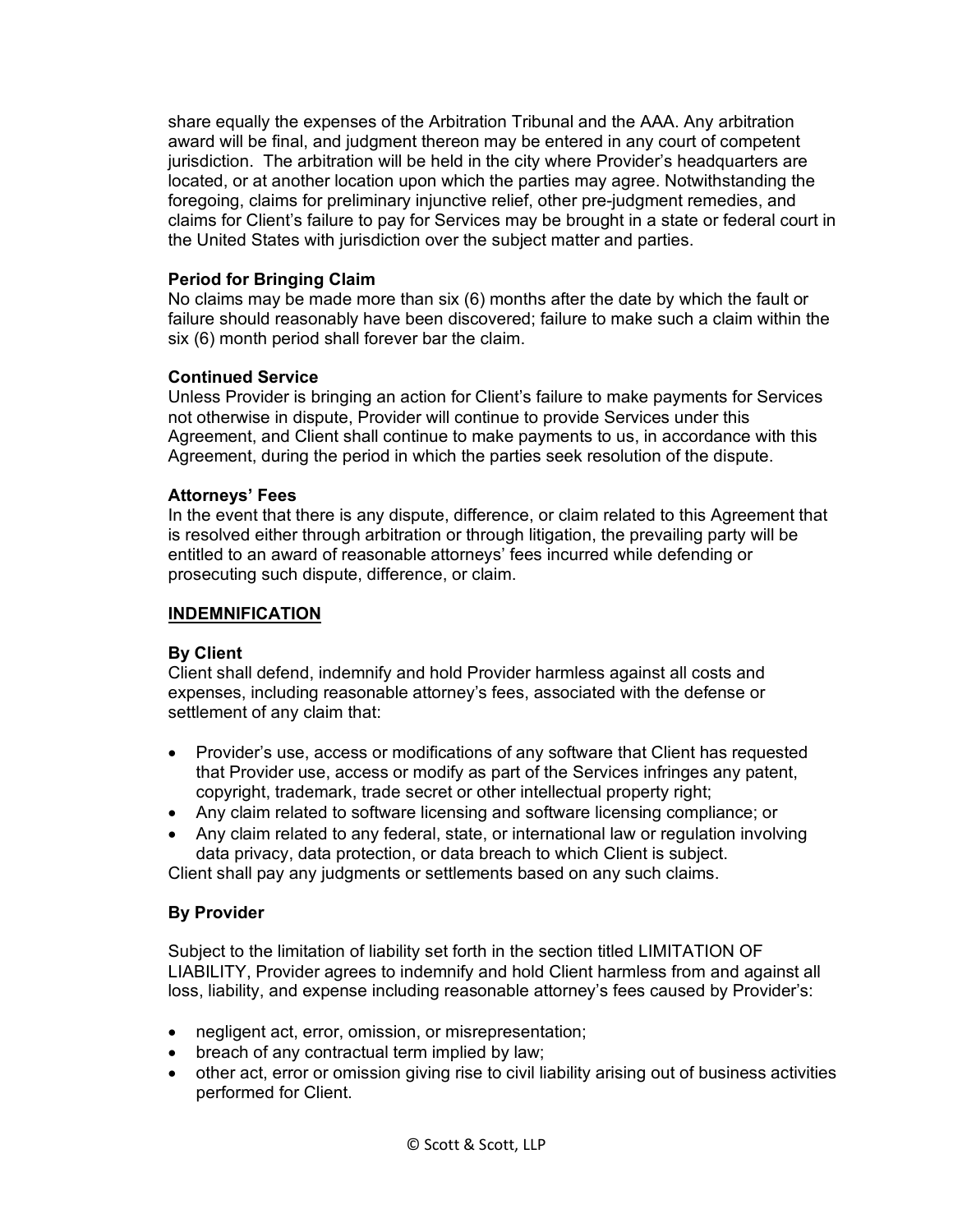#### **LIMITATION OF LIABILITY**

**EXCEPT AS MAY BE DESCRIBED IN AN APPLICABLE SERVICE DESCRIPTION OR IN A SERVICE AGREEMENT FOR PROJECT SERVICES, PROVIDER' LIABILITY UNDER THIS AGREEMENT IS LIMITED TO ANY ACTUAL, DIRECT DAMAGES INCURRED BY CLIENT AND WILL NOT EXCEED THE GREATER OF (1) THE PROCEEDS OF ANY PROVIDER'S PROFESSIONAL LIABILITY INSURANCE MAINTAINED BY PROVIDER UNDER ITS APPLICABLE INSURANCE POLICIES, OR (2) THE AMOUNTS PAID BY CLIENT TO PROVIDER UNDER THIS AGREEMENT AND ALL SERVICE DESCRIPTIONS DURING THE SIX (6) MONTH PERIOD IMMEDIATELY PRECEDING THE ACCRUAL OF ANY SUCH CLAIM. IN THE EVENT OF AN INSURANCE COVERAGE DISPUTE, PROVIDER IS NOT REQUIRED TO DISPUTE THE COVERAGE DETERMINATION AND IS NOT REQUIRED TO FILE A DECLARATORY JUDGMENT ACTION.**

**IN NO EVENT IS EITHER PARTY TO BE HELD LIABLE TO THE OTHER PARTY FOR ANY INCIDENTAL, CONSEQUENTIAL, SPECIAL, INDIRECT OR PUNITIVE DAMAGES OR CLAIMS, INCLUDING BUT NOT LIMITED TO LOST PROFITS, LOST SAVINGS, LOST PRODUCTIVITY, LOSS OF DATA, LOSS FROM INTERRUPTION OF BUSINESS, LOSS OF PROGRAMS OR INFORMATION, AND THE LIKE THAT RESULT FROM THE USE OR INABILITY TO USE THE SERVICES OR FROM MISTAKES, THE SERVICES NOT MEETING CLIENT'S REQUIREMENTS OR EXPECTATIONS, OMISSIONS, TRANSLATIONS AND SYSTEM WORDINGS, FUNCTIONALITY OF FILTERS, MIGRATION ISSUES, INTERRUPTIONS, DELETION OF FILES OR DIRECTORIES, HARDWARE FAILURES, UNAVAILABILITY OF BACKUPS, ERRORS, DEFECTS, DELAYS IN OPERATION, TRANSMISSION, SECURITY BREACH, OR THIRD-PARTY SEVICE FAILURES, EVEN IF PREVIOUSLY ADVISED OF THEIR POSSIBILITY AND REGARDLESS OF WHETHER THE FORM OF ACTION IS IN CONTRACT, TORT OR OTHERWISE. PROVIDER WILL NOT BE LIABLE FOR ANY KIND OF AUTHORIZED ACCESS OR ANY HARM THAT MAY BE CAUSED BY CLIENT'S ACCESS TO THIRD PARTY APPLICATION PROGRAMMING INTERFACES OR THE EXECUTION OR TRANSMISSION OF MALICIOUS CODE OR SIMILAR OCCURRENCES, INCLUDING WITHOUT LIMITATION, DISABLING DEVICES, DROP DEAD DEVICES, TIME BOMBS, LOGIC BOMBS, TRAP DOORS, TROJAN HORSES, WORMS, VIRUSES, HACKERS, PHISHERS, CRYPTO-LOCKERS, RANSOMWARE, AND SIMILAR MECHANISMS. CLIENT AGREES THAT THE TOTAL LIABILITY OF PROVIDER AND CLIENT'S SOLE REMEDY FOR ANY CLAIMS REGARDING THE SERVICES UNDER THIS AGREEMENT, INCLUDING ANY SCHEDULE, OR OTHERWISE IS LIMITED TO PROCEEDS IN SECTION APPLICABLE INSURANCE COVERAGE.**

**CLIENT ACKNOWLEDGES AND AGREES THAT PROVIDER WOULD NOT ENTER INTO THIS AGREEMENT FOR THE CONSIDERATION GIVEN BY CLIENT BUT FOR THE LIMITATIONS OF LIABILITY AND DAMAGES CONTAINED IN THIS AGREEMENT. CLIENT ACKNOWLEDGES AND AGREES THAT THE RIGHT TO RECEIVE THE SERVICES IN EXCHANGE FOR THE LIMITATIONS IN THIS AGREEMENT AND THE OTHER CONSIDERATION GIVEN BY CLIENT FOR THE SERVICES CONSTITUTES A BARGAIN THAT IS FAIR AND REASONABLE.**

#### **INSURANCE**

Client Obligations: Client shall maintain a minimum of One Million Dollars (US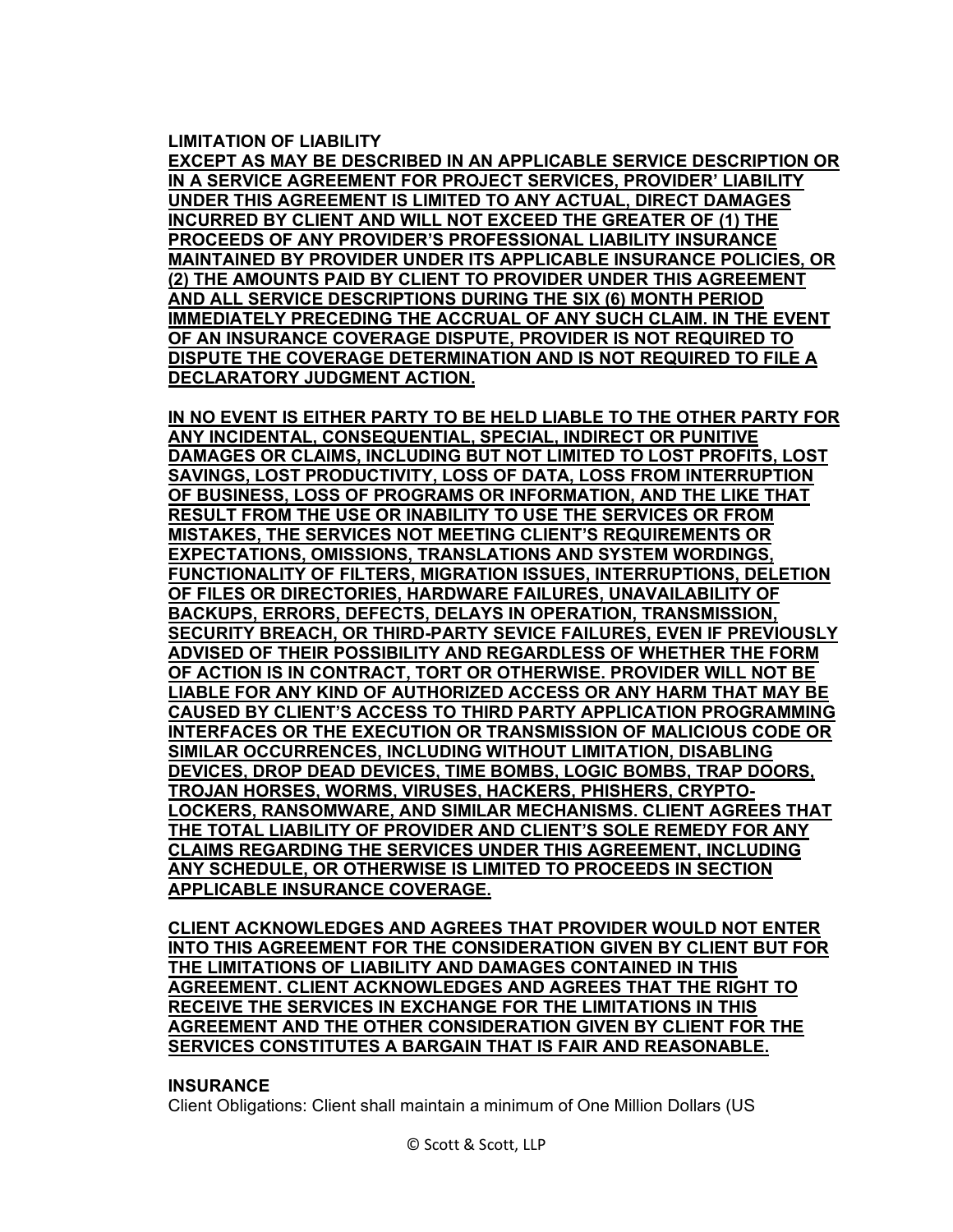\$1,000,000) in insurance coverage through its respective carriers. Such insurance must include, at a minimum, commercial general liability, workers compensation coverage, and first party cyber liability.

Provider Obligations: Provider agrees to maintain during the Term, professional liability insurance including errors and omissions with aggregate limits of at least One Million Dollars (US \$1,000,000). Client's insurance shall be primary over Provider's insurance. Client agrees to waive and to require its insurers to waive any rights of subrogation or recovery they may have against Provider, its agents, officers, directors and employees.

# **DATA PRIVACY & PROTECTION**

## **Client Data**

Provider agrees that any electronic data or personal information submitted by Client to Provider as a part of the Service ("Client Data") remains the property of Client and/or its end user or other third party. Provider agrees that it will comply with all applicable United States data privacy and data security laws that the Services are subject to and as stated herein.

# **California Consumer Privacy Act ("CCPA")**

Client agrees not to provide any data to Provider subject to the California Consumer Privacy Act ("CCPA") without first entering into an appropriate Data Processing Agreement with Provider that specifically references CCPA.

## **Gramm-Leach-Bliley Act ("GLBA") & Health Insurance Portability and Accountability Act ("HIPAA") Data Processing**

Client agrees not to provide any data to Provider subject to the Gramm-Leach-Bliley Act ("GLBA") or Health Insurance Portability and Accountability Act ("HIPAA") without first entering into an appropriate Data Processing Agreement with Provider that specifically references GLBA.

# **General Data Protection Regulation ("GDPR") & United Kingdom Data Processing**

Client agrees not to provide any data to Provider from any data subject of the European Union or the United Kingdom that is regulated under the General Data Protection Regulation ("GDPR") or similar data protection regulation without first entering into an appropriate Data Processing Agreement with Provider that specifically references GDPR.

## **New York SHIELD ACT ("SHIELD")**

Client agrees not to provide any data to Provider subject to the New York SHIELD Act ("SHIELD") without first entering into an appropriate Data Processing Agreement with Provider that specifically references SHIELD.

## **Data Processing Agreement**

For Clients who require the processing of CCPA, GLBA, HIPAA, GDPR, or United Kingdom data processing or similar data privacy and/or data protection regulation, Client must enter into an applicable agreement with Provider in the form of a data processing agreement (the "Data Processing Addendum"). Each data privacy or data protection regulation may contain its own separate addendum (or combined addendum) depending on Provider or Client's regulated activities.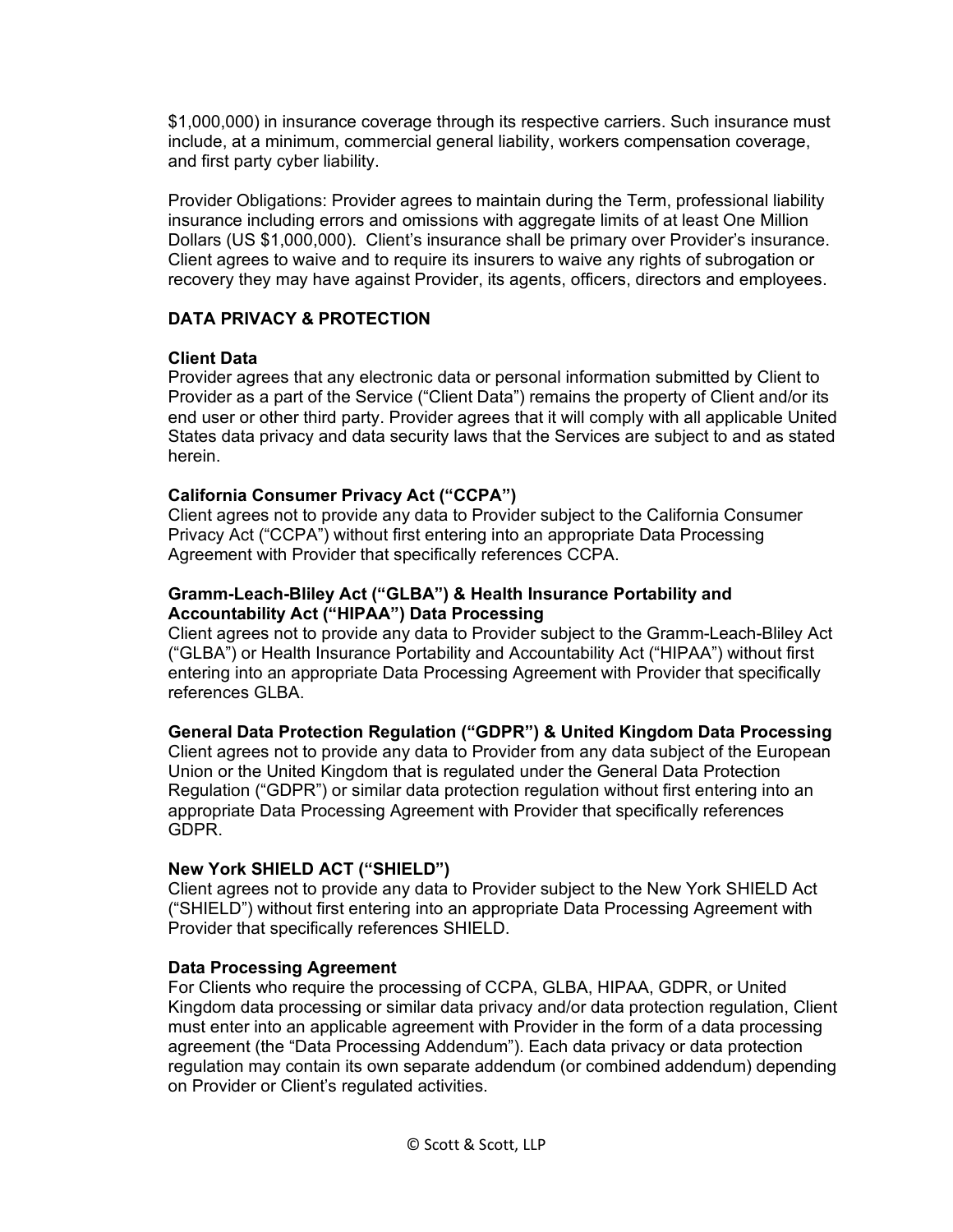## **GENERAL**

#### **Observed Holidays**

Provider reserves the right to identify observed holidays and adjust its holiday schedules from time to time. When a holiday falls on a weekend, Provider may close on the closest business day in observance of that holiday. After-hours emergency support is still available during these times, and Client will be charged for Services at Provider's thenprevailing Holiday support rates.

#### **Notices**

Except as otherwise provided under this Agreement, all notices, demands or requests to be given by any party to the other party shall be in writing and shall be deemed to have been duly given on the date delivered in person, or sent via fax, courier service, electronic mail, or on the date of the third business day after deposit, postage prepaid, in the United States Mail via Certified Mail, return receipt requested, and addressed as set forth on the applicable Order.

The address to which such notices, demands, requests, elections or other communications are to be given by either party may be changed by written notice given by such party to the other party pursuant to this Section.

#### **Force Majeure**

Provider will not be liable for any failure of performance of the Services due to causes beyond its reasonable control, including, but not limited to, fire, flood, electric power interruptions, national or regional emergencies, epidemics, pandemics, public health emergencies, stay-at-home orders, furloughs, quarantines, or other restriction or prohibition, civil disorder, acts of terrorism, riots, strikes, Acts of God, or any law, regulation, directive, or order of the United States government, or any other governmental agency, including state and local governments having jurisdiction over Provider or the Services provided hereunder (the "Affected Performance").

Any party whose performance is so affected shall give written notice to the other party describing the Affected Performance. The parties promptly shall confer, in good faith, to agree upon equitable, reasonable action to minimize the impact on both parties of such condition. If the delay caused by the force majeure event lasts for a period of more than thirty (30) days, the parties shall attempt to negotiate an equitable modification to the Agreement pertaining to the Affected Performance. If the parties are unable to agree upon an equitable modification, then either party may serve thirty (30) days' written notice of termination on the other party with respect only to the portion of the Agreement relating to the Affected Performance. Client shall pay Provider for that portion of the Affected Performance that was completed or that was in the process of being completed through the effective termination date of the Affected Performance.

#### **Waiver**

No delay in exercising, no course of dealing with respect to, and no partial exercise of, any right or remedy hereunder will constitute a waiver of any right or remedy, or future exercise thereof.

## **Assignment**

Neither party may assign this Agreement, in whole or in part, or any of its rights or obligations hereunder without the prior written consent of the other party. However,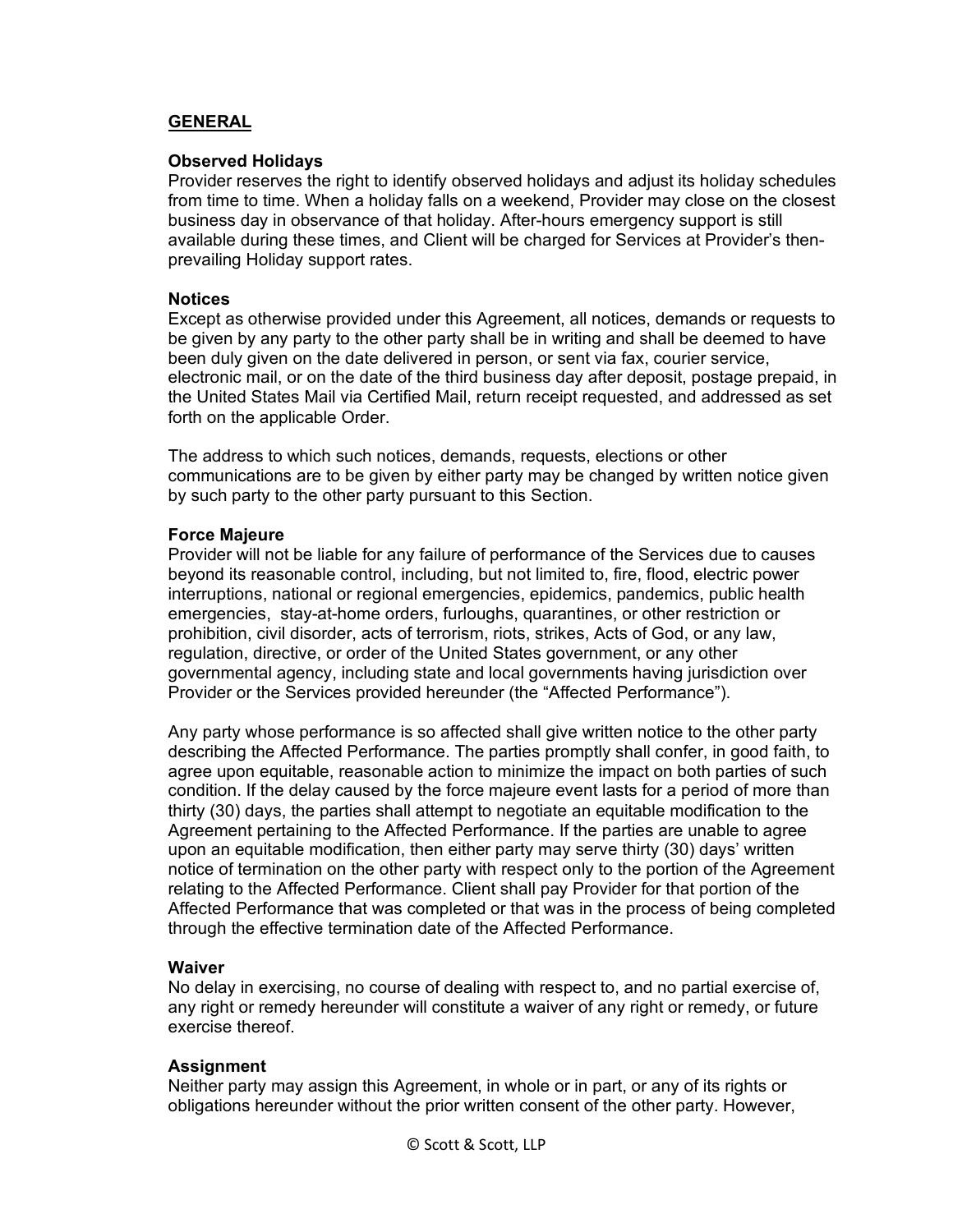Provider may assign or otherwise transfer its rights, interests and obligations under this Agreement without Client's consent in the event of a change in control of 50% or more of the equity of Provider, the sale of substantially all the assets of Provider, or the restructuring or reorganization of Provider or its affiliate entities. If Client transfer its rights, interests and obligations under this Agreement without Provider consent then such assignment will not be valid, and Client shall remain responsible for all Fees under this Agreement and any Attachment regardless of whether Client continues to derive any benefit from the Services. In addition, unless otherwise agreed, Provider may contract with third parties to deliver some or all of the Services, and no such third-party contract is to be interpreted as an assignment of this Agreement. However, Provider will use commercially reasonable efforts to ensure that any and all such third parties abide by all of the terms of this Agreement, and, except as otherwise agreed, Provider will remain solely responsible for the fulfillment of all of Provider's obligations under this Agreement. This Agreement is binding upon the parties, their successors and permitted assigns.

## **Marketing**

Client hereby grants Provider the right to reference Client's name, industry, logo, and URLs in its marketing literature, website, and/or correspondence to potential new clients, so as to identify Client as a customer of Provider for marketing purposes and for Provider's benefit. Such information is not considered Confidential Information subject to non-disclosure.

#### **Notifications and Alerts**

Client hereby grants Provider the right to utilize Client information to send alerts, notifications, news, and general correspondence to Client to provide the Services.

#### **Survival**

The parties' respective duties and obligations with respect to proprietary rights, intellectual property rights, and non-disclosure and confidentiality will survive and remain in effect, notwithstanding the termination or expiration of this Agreement.

#### **Amendment**

Provider may, from time to time, in its sole discretion, and for any reason, amend the Order, the Master Services Agreement and any Service Attachments other Descriptions posted on Provider's web page. However, the Master Services Agreement and Service Attachments in effect as of the date that Client signed the Order are the agreements that will govern the relationship until this Agreement expires or one of the parties terminates it. This Agreement may be modified or amended only by a writing signed by both parties.

#### **Governing Law**

This MSA is to be governed by and construed in accordance with the laws of the state of Texas.

#### **Severability**

If any term or provision of this agreement is declared invalid by a court of competent jurisdiction, the remaining terms and provisions will remain unimpaired, and the invalid terms or provisions are to be replaced by such valid terms and provisions that most nearly fulfill the parties' intention underlying the invalid term or provision.

#### **Third-Party Beneficiaries**

This Agreement is for the sole benefit of the parties hereto and their respective